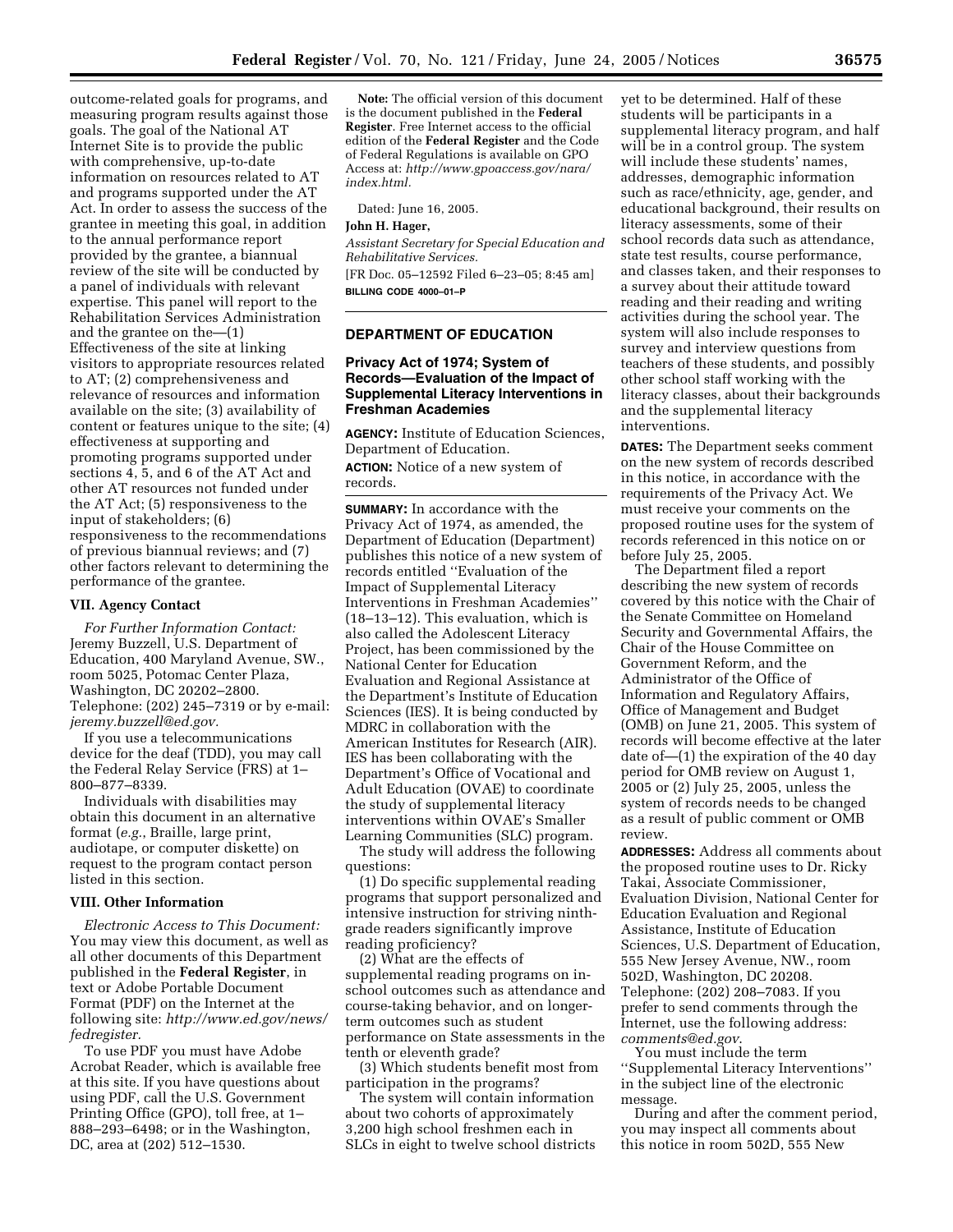Jersey Avenue, NW., Washington, DC, between the hours of 8 a.m. and 4:30 p.m., eastern time, Monday through Friday of each week except Federal holidays.

## **Assistance to Individuals With Disabilities in Reviewing the Rulemaking Record**

On request, we supply an appropriate aid, such as a reader or print magnifier, to an individual with a disability who needs assistance to review the comments or other documents in the public rulemaking record for this notice. If you want to schedule an appointment for this type of aid, please contact the person listed under **FOR FURTHER INFORMATION CONTACT**.

**FOR FURTHER INFORMATION CONTACT:** Dr. Ricky Takai. Telephone: (202) 208– 7083. If you use a telecommunications device for the deaf (TDD), you may call the Federal Relay Service (FRS) at 1– 800–877–8339.

Individuals with disabilities may obtain this document in an alternative format (*e.g.*, Braille, large print, audiotape, or computer diskette) on request to the contact person listed in this section.

## **SUPPLEMENTARY INFORMATION:**

## **Introduction**

The Privacy Act (5 U.S.C. 552a) (Privacy Act) requires the Department to publish in the **Federal Register** this notice of a new system of records maintained by the Department. The Department's regulations implementing the Act are contained in the Code of Federal Regulations (CFR) in 34 CFR part 5b.

The Privacy Act applies to information about individuals that contain individually identifiable information and that is retrieved by a unique identifier associated with each individual, such as a name or social security number. The information about each individual is called a ''record,'' and the system, whether manual or computer-based, is called a ''system of records.'' The Privacy Act requires each agency to publish notices of systems of records in the **Federal Register** and to prepare reports to the OMB and Congress whenever the agency publishes a new system of records.

*Electronic Access to This Document:*  You may view this document, as well as all other documents of this Department published in the **Federal Register**, in text or Adobe Portable Document Format (PDF) on the Internet at the following site: *http://www.ed.gov/news/ fedregister*.

To use PDF you must have Adobe Acrobat Reader, which is available free

at this site. If you have questions about using PDF, call the U.S. Government Printing Office (GPO), toll free, at 1– 888–293–6498; or in the Washington, DC, area at (202) 512–1530.

**Note:** The official version of this document is the document published in the **Federal Register**. Free Internet access to the official edition of the **Federal Register** and the Code of Federal Regulations is available on GPO Access at: *http://www.gpoaccess.gov/nara/ index.html*.

Dated: June 21, 2005.

## **Grover Whitehurst,**

*Director, Institute of Education Sciences.* 

For the reasons discussed in the preamble, the Director of the Institute of Education Sciences, U.S. Department of Education, publishes a notice of a new system of records to read as follows:

#### **18–13–12**

#### **SYSTEM NAME:**

Evaluation of the Impact of Supplemental Literacy Interventions in Freshman Academies (The Adolescent Literacy Project).

## **SECURITY CLASSIFICATION:**

None.

## **SYSTEM LOCATION:**

(1) Evaluation Division, National Center for Education Evaluation and Regional Assistance, Institute of Education Sciences, U.S. Department of Education, 555 New Jersey Avenue, NW., room 502D, Washington, DC 20208.

(2) MDRC, 16 East 34th Street, New York, NY 10016.

(3) American Institutes for Research, 1000 Thomas Jefferson Street, NW., Washington, DC 20007.

## **CATEGORIES OF INDIVIDUALS COVERED BY THE SYSTEM:**

This system contains records on adolescents, teachers, and project staff participating in the literacy interventions in the Adolescent Literacy Project. The goal of this study is to establish and evaluate the effects of two supplemental literacy programs for students who enter ninth grade with reading skills well below grade level. A distinctive aspect of this project is that the schools mounting the literacy programs will be ones that already operate Smaller Learning Communities (SLCs) that address the transition freshman students are making into high school, sometimes referred to as ''Freshman Academies.'' Freshman Academies should provide a more supportive environment within which the supplemental literacy interventions can be implemented and sustained for this study.

#### **CATEGORIES OF RECORDS IN THE SYSTEM:**

This system consists of information about two cohorts of approximately 3,200 high school freshmen each, one in the 2005–2006 school year and the other in the 2006–2007 school year, in SLC in eight to twelve school districts yet to be determined. Half of these students will be participants in supplemental literacy program, and half will be in a control group. The system will include these students' names, addresses, demographic information such as race/ ethnicity, age, gender, and educational background, their results on literacy assessments, some of their school records data such as attendance, state test results, course performance, and classes taken, and their attitude toward reading and their reading and writing activities during the school year. The system will also include responses to survey and interview questions from teachers of these students, and possibly other school staff working with the literacy classes. These surveys and interviews will request information about the teachers' backgrounds, professional experience, and training, as well as their observations and impressions of the supplemental literacy interventions.

## **AUTHORITY FOR MAINTENANCE OF THE SYSTEM:**

The evaluation being conducted is authorized under sections 171(b) and 173 of the Education Sciences Reform Act of 2002 (ESRA) (20 U.S.C. 9561(b) and 9563). The SLC program is authorized under Title V, Part D, Subpart 4 of the Elementary and Secondary Education Act of 1965 (ESEA) (20 U.S.C. 7249), as amended by the No Child Left Behind Act of 2001 (Pub. L. 107–110).

#### **PURPOSE(S):**

The information in this system is used for the following purpose: To study promising organizational and instructional strategies that will be used in the SLC program, as authorized by the ESEA, as amended. In particular, this system is necessary to provide information for analyses of the effectiveness of specific literacy interventions for ninth graders that will be used in SLCs.

#### **ROUTINE USES OF RECORDS MAINTAINED IN THE SYSTEM, INCLUDING CATEGORIES OF USERS AND THE PURPOSES OF SUCH USES:**

The Department may disclose information contained in a record in this system of records under the routine uses listed in this system of records without the consent of the individual if the disclosure is compatible with the purposes for which the record was